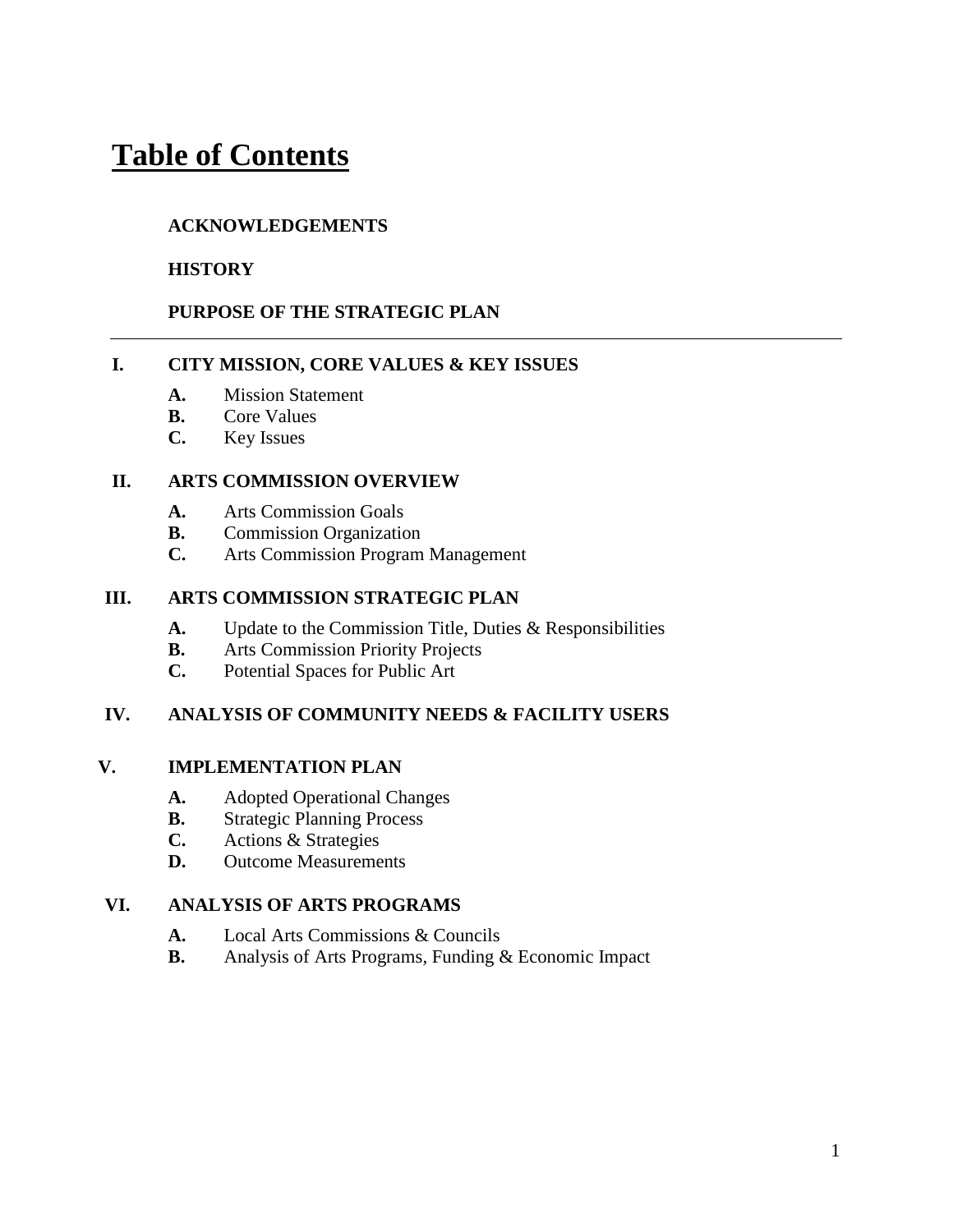## **ACKNOWLEDGEMENTS**

The Arts Commission wishes to express their appreciation to the following individuals for their contribution to the preparation of this Strategic Plan.

- City Council and City Manager for prioritizing the creation of this strategic plan as part of the Council's priority projects for fiscal year, 2012-2014. City Council identified the goal to "evaluate Arts Commission needs and implement solutions", and the Arts Commission is grateful for this strong support of the arts.
- Arts & Culture Subcommittee members for their participation in planning sessions during the MV2040 process, including leadership from two of our own Arts Commissioners, current Arts Commissioner Teresa Rea and former Commissioner Lynne Klein.
- The Community Art Coalition and members of the Mill Valley Arts Community for feedback during the MV2040 planning process.
- Members of the Mill Valley community for their investment in the City and the Arts.
- Arts Commission members and our diligent former Chair N. Teresa Rea for their dedication throughout the strategic planning and drafting process.
- Director of Recreation, Jenny Rogers, and support staff of the Mill Valley Recreation Department.

## **HISTORY**

The Mill Valley Arts Commission has a long and storied history, having been in existence and service to the community for more than 45 years. Formed by City Council Ordinance (Ord. No. 667), January 16, 1967, as an official City Commission, the Arts Commission works as an advisory body to Council and as an active working commission managing many of the City's arts and culture related activities and events. Comprised of seven members, the Arts Commission was created to provide knowledgeable consideration of the City's arts and cultural heritage and to ensure the continued vibrancy of its arts offerings. The Commission's artistic offerings, together with the varied and substantial private programs, enrich the community and contribute to the high quality of life enjoyed by Mill Valley citizens, our neighbors in Marin and folks throughout the Bay Area who visit us. This deep and vibrant arts culture provides great economic vitality to the arts community and broader business environment. The economic engine that is the "arts and cultural sector" contributed as an industry 3% of the gross domestic product in 2011, an economic contribution that meant more to the U.S. economy than the entire travel and tourism industry (see Appendix "A").

The Arts Commission manages visual and performing arts activities, events and programs, enjoyed in Mill Valley throughout the year. One of the very popular visual and performing arts events sponsored by the City through the Mill Valley Arts Commission includes the First Tuesday ArtWalk, with its publication of a monthly gallery guide and accompanying exhibitions at sites throughout Mill Valley, and Arts Commission curated monthly art exhibitions at City Hall and the Community Center. The Commission also hosts Concerts in the Plaza and the Comedy Night in the Plaza throughout the summer months and an annual photography competition, "The Click Off", each fall.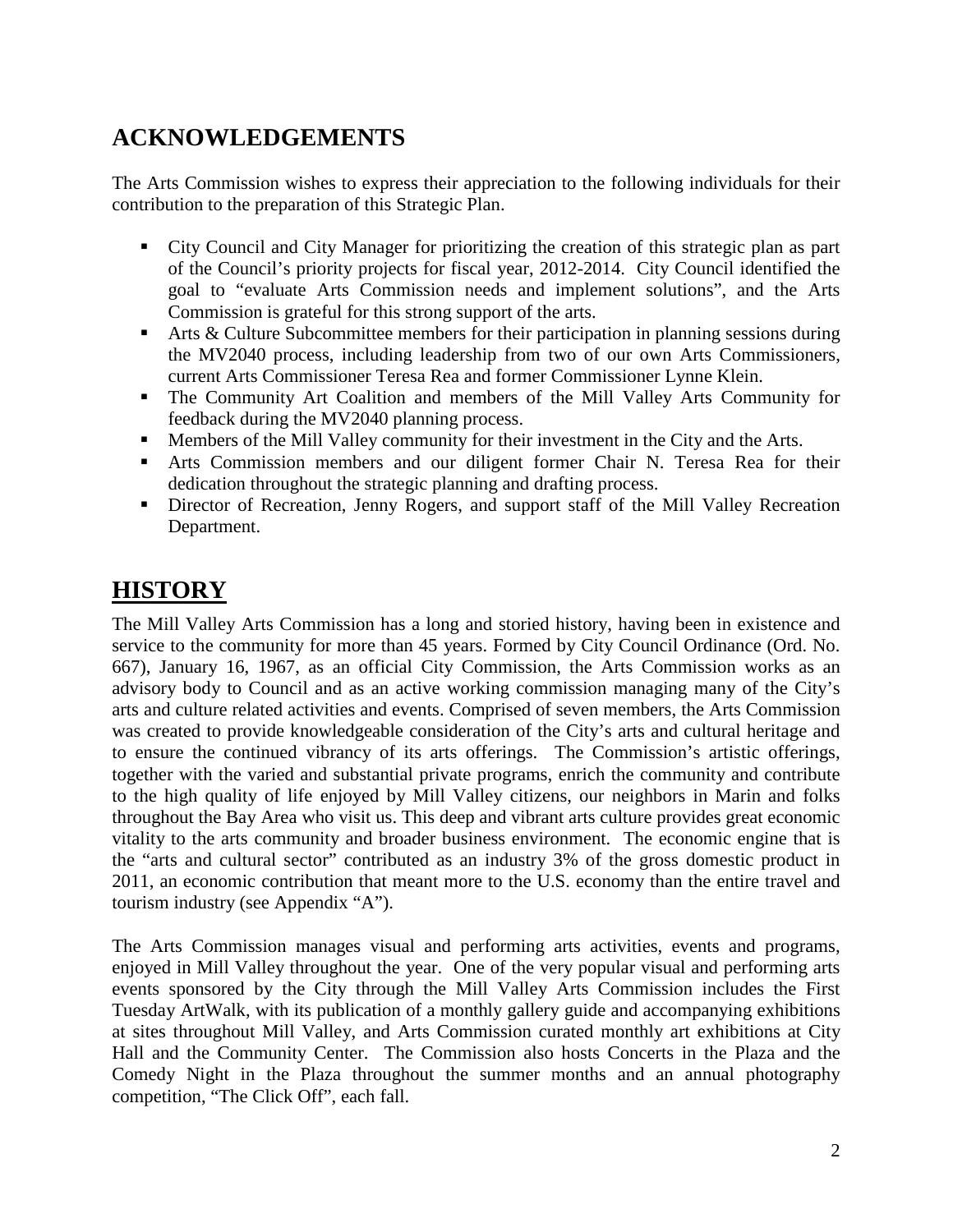Recent years have seen increased support of the Arts Commission, thanks to passionate support from City Council, and enthusiastic advocacy by members of the arts community. Still the Arts Commission has struggled due to limited resources, (modest funding, infrastructure and staff & volunteer support for its activities, events and programs), to address community desires for its activities. In August 2012, a restructuring of the Parks & Recreation Department lead to the Arts Commission moving within the operations of the Recreation Department. This change has provided improved public outreach and publicity support via the City's website, City e-news and Recreation e-blasts, and Arts Commission dedicated pages in the Recreation Department's Activity Guides, and additional staff support via the Recreation Department including overall guidance and support from the Director of Recreation and administrative and budgeting support from departmental staff as well as dedicated staff support from the new Arts Program Coordinator. These changes have retained the passion of the group while providing the resources and assistance to allow greater focus and reach.

With all this impassioned support comes great expectations for the future. Mill Valley's new General Plan (MV2040), as a road map for civic planning, future city development and capital investment provides a strategic plan for achieving shared community goals over the next 30 years. Within it, it also gives greater visibility to the arts and establishes a whole host of objectivities and priority projects related to the arts, (see Appendix "B" the Community Vitality Element of the General Plan), as a way of further enhancing the quality of life in Mill Valley via local arts and culture activities, events, programs and facilities.

#### City Council Assignment

Guided by its Core Values to preserve the community's high quality of life and provide prudent fiscal policies and practices, City Council established **"***further evaluation of the Arts Commission needs and implementation of solutions***"** as one of its 2012-2014 Priority Projects. As part of this work, Commission members and City staff were asked to study and evaluate the current state of the Commission's arts programming and operations, and analyze the current state of the arts in Mill Valley including the City's future support of the arts and the arts community as indicated by feedback from, and priorities established, in the Mill Valley General Plan process, and to develop from this study, a Strategic Plan and Work Plan for the Arts Commission.

Arts Commission members undertaking this work included Chair N. Teresa Rea, Vice Chair Robert Kilby, Tony Coyle, Michael Barker, Ian Day, Owen Prell and Joseph Rokovich. The Commission's work was substantial and identified many suggestions and areas for improvement thanks to community outreach, and Commissioner and community involvement as part of the General Plan process and subcommittee work on the Community Vitality Element. This work was informed by community involvement with both the General Plan Arts & Culture subcommittee and Community Arts Coalition. Commission findings and recommendations also benefited from direct outreach to the arts community including the recent Arts & Culture Symposium, hosted by the Arts Commission (Sunday, November 3, 2013). The Symposium was framed as a strategic planning session for the arts community, and comprised of attendees from all the major arts organizations in Mill Valley, (two City Council members attended as well). Key findings identified as part of the Art & Culture Symposium strategic planning session and SWOT (Strengths, Weaknesses, Opportunities and Threats) Analysis (see Appendix "C"), helped to identify and bring greater focus to those issues critical to the greater arts community.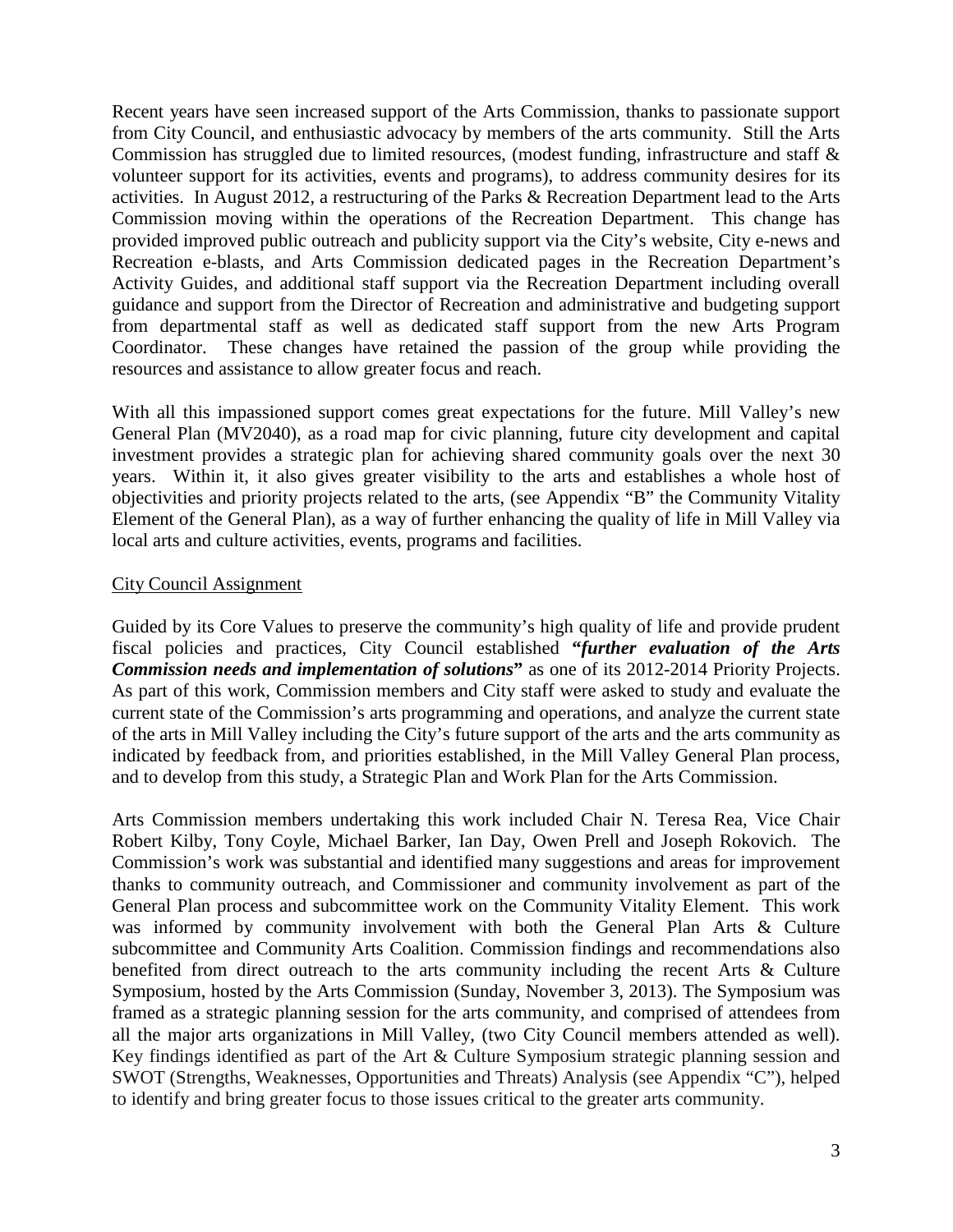Community feedback from this planning session was then incorporated into the draft of the Arts Commission Strategic Plan. The Arts Commission reviewed and refined the Strategic Plan over four public meetings and unanimously recommends adoption and implementation of the Plan. The recommended Strategic Plan outlines the top priority projects, and once approved, staff will work with the Commission to develop a specific Work Plan and proposed schedule for implementation of priority projects. The Work Plan will be used to organize and prioritize the actions to be taken by staff and the Commission and guide budgeting decisions and actions.

The Arts Commission is at the center of this important and vital work on behalf of the arts in Mill Valley, and its members are thrilled to be working in an environment with such incredible momentum and excitement for the future. The Arts Commission Strategic Plan is intended to allow the Commission to "hit the ground running" in meeting these goals and objectives, and in achieving the desired outcomes as defined by the community's needs, pressing issues and the community's passionate involvement as reflected by the strong engagement by community members in the recent General Plan process.

## **PURPOSE OF THE ARTS COMMISSION STRATEGIC PLAN**

The Strategic Plan is a policy document that provides guidance for determining the allocation of resources in anticipation and response to the ever-changing service needs of Mill Valley residents. Strategic planning is an ongoing process to achieve the community's high priority outcomes through continuous evaluation of critical issues and needs. The long-range needs of the community are identified prior to the development of actions and strategies. Strategic planning links the development of programs and services to meet high priority outcomes with the allocation of resources, and emphasizes learning and feedback as important planning tools. In an environment of increasing competition for funds among various community services, the City wants to ensure that it focuses its resources on the types of arts, recreational, community and educational programs and facilities most needed to maintain and further enhance the quality of life. This Strategic Plan provides a framework for change that centralizes planning and resource allocation for the Arts Commission within the Recreation Department, and ensures continued quality of services for the City of Mill Valley.

As a process, well-executed strategic planning has numerous benefits; it improves communication; promotes wise decision-making; creates a "work smarter" environment; facilitates better selection of actions, strategies and tactical options; encourages adaptability and flexibility that allows plans to evolve as priorities and circumstances shift; leads to a greater probability that goals will be achieved and that projected results will match the desired outcomes.

A framework has been developed for the 2014-2016 Arts Commission Strategic Plan that will help Arts Commissioners and City Staff to implement actions and strategies intended to achieve the City's Mission and address the community's high priority needs and desires. The following graphic illustrates the "Strategic Plan Framework."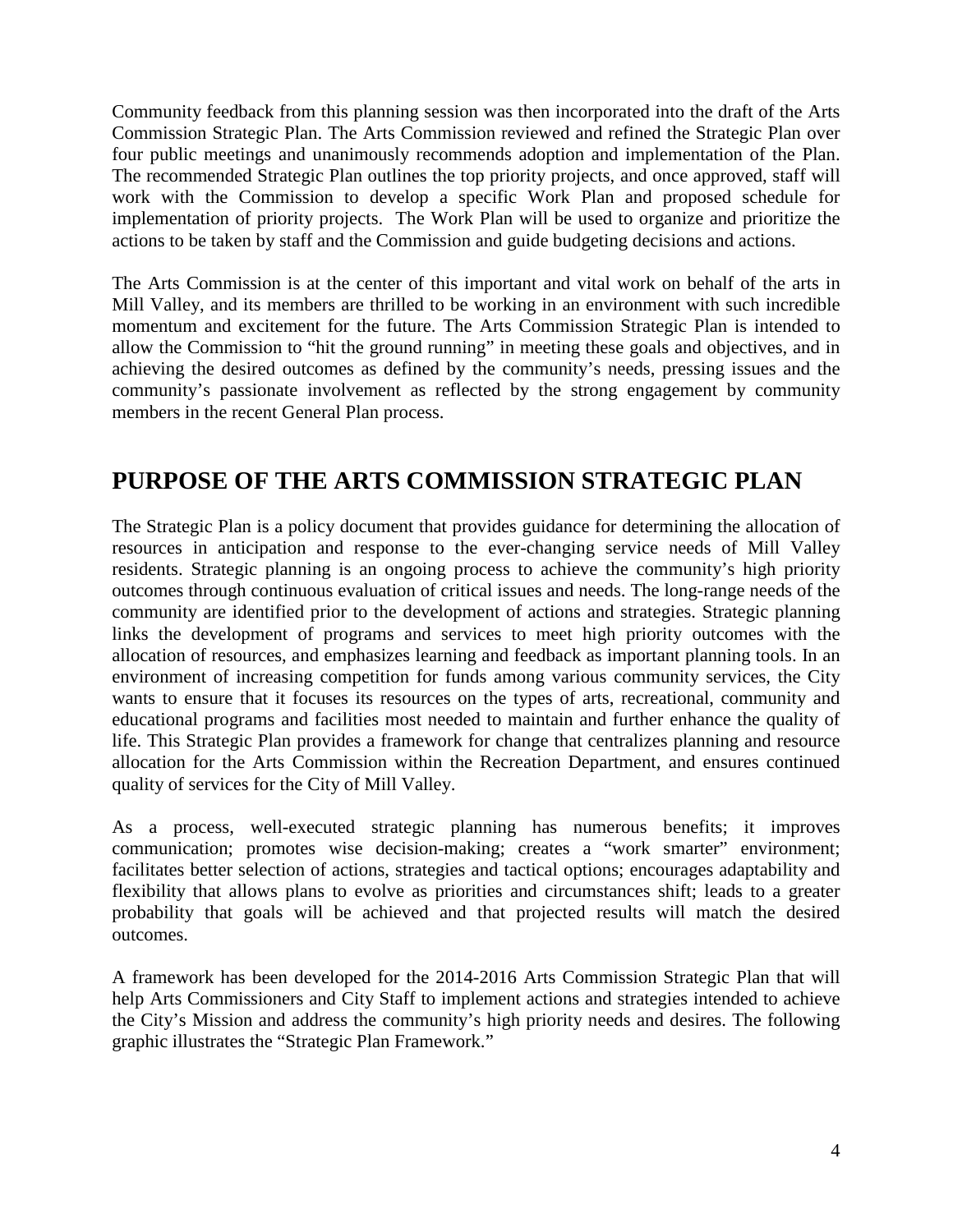

Strategic planning includes the steps illustrated below:

## **I. CITY MISSION, CORE VALUES & KEY ISSUES**

This section outlines the City Council's Mission, Core Values and Key Issues for FY 2012-2014, which act as guide to the Arts Commission's Strategic Plan.

## **A. MISSION STATEMENTS**

The mission of the City of Mill Valley is to provide a full range of municipal services to residents and businesses in accordance with the general plan and City Council policy and direction. City staff shall deliver those services in an efficient, effective and courteous manner with a commitment to operational excellence.

The mission of the Mill Valley City Council is to serve faithfully the residents and businesses of Mill Valley and nurture the City's overall quality of life. The Council does this by setting policy for the City and direction for Mill Valley's City Manager and its Boards and Commissions, at all times guided by values core to Mill Valley's heritage.

## **B. CORE VALUES**

The following are the City of Mill Valley's core values:

- The health and safety of residents.
- Preservation of a vibrant community that respects Mill Valley's unique character and heritage
- Prudent fiscal policies and practices.
- Preservation of the community's high quality of life
- A healthy natural environment with emphasis on conservation, open space, climate protection and sustainability.
- A balanced, inclusive, and open approach to policy-making and city leadership.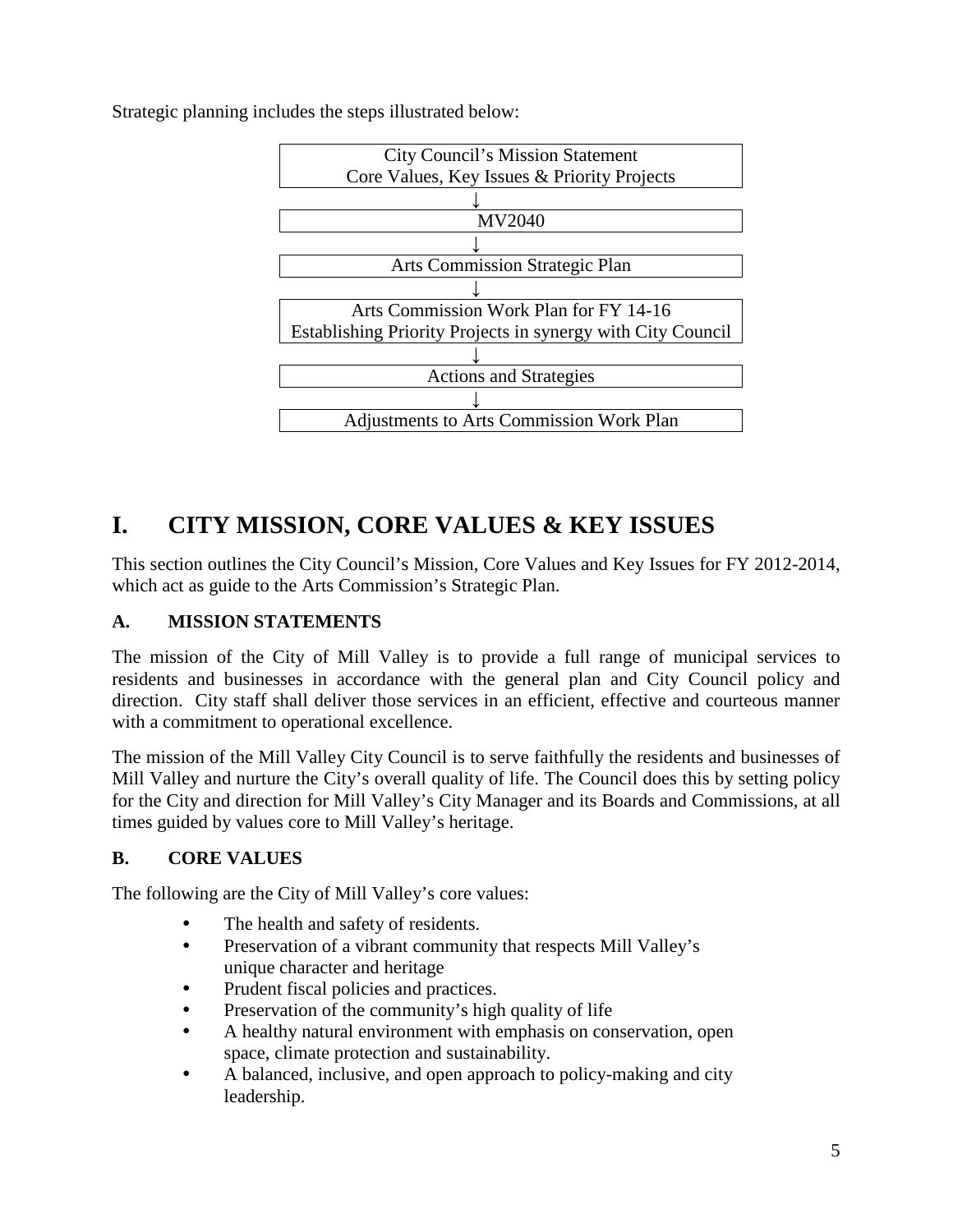- Citizen participation that promotes open communication, mutual respect, and the development of community leaders.
- Economic vitality with an emphasis on small and local serving businesses.
- Operational excellence.

## **C. KEY ISSUES**

The Key Issues before the Mill Valley City Council are:

- Emergency preparedness with a focus on fire, flood and earthquake.
- Environmental conservation and sustainability, with a focus on climate protection.
- Land use and housing residential and commercial development with emphasis on affordable housing for workforce, elderly, and low-income residents.
- Traffic mitigation, multimodal transportation and parking.
- Infrastructure maintenance and enhancement.
- Attraction and retention of local serving businesses.
- Budget management and mitigating fiscal impacts of the state and local economy.
- Effective two-way communication between City staff / Council and the community.
- Excellence in customer service.
- Cultivation of community leadership and citizen participation on government commissions, boards and committees.

# **II. ARTS COMMISSION OVERVIEW**

As per the City Council's directions and consistent with the Council's Mission, Core Values and as outlined in the General Plan, the following section gives an overview of the Arts Commission: its goals as established by the Mill Valley Municipal Code and its goals and priorities as outlined as part of its current Strategic Plan; a description of the organization, its members and the Commission's roles and responsibilities; an outline of the activities, events, programs and arts facilities that the Commission is involved in including current visual art exhibition venues at City Hall and the Community Center.

## **A. ARTS COMMISSION GOAL**

The goal of the Mill Valley Arts Commission is to provide management of exceptional arts activities, events and programs, which allows the arts and an arts-related cultural environment to be enjoyed by all citizens of Mill Valley. The Arts Commission is committed to providing the community with quality arts programming and events dedicated to building a better community and quality of life.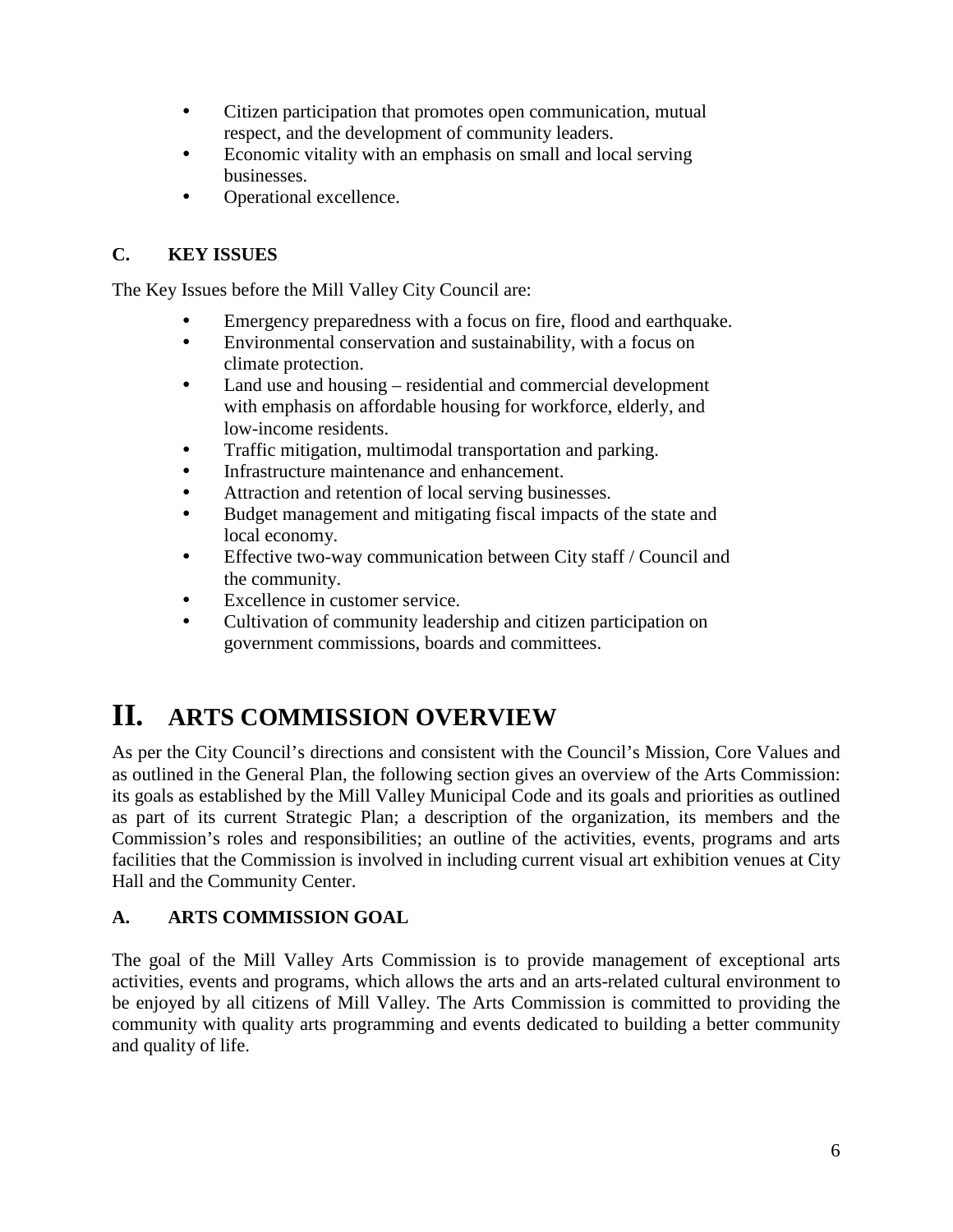#### **B. ORGANIZATION – "Arts Commission"**

The Arts Commission was originally established as an official Mill Valley Commission in 1967 (Ord. 667). The Mill Valley Arts Commission endeavors to enhance the cultural life of the community by providing visual and performing arts activities and events. Some of the popular visual and performing arts events sponsored by City through the Mill Valley Arts Commission includes Concerts in the Plaza, Comedy Night, and The Click Off photography competition. The City also sponsors the popular First Tuesday ArtWalk which includes the publication of the monthly gallery guide with exhibitions at sites throughout Mill Valley and monthly art exhibitions curated by the Arts Commission at City Hall and the Community Center. In August 2012, a restructuring of the Parks & Recreation Department lead to the Arts Commission moving within the operations of the Recreation Department, This restructuring provided the Commission additional staff support via the Recreation Department including overall guidance and support from the Director of Recreation and administrative and budgeting support from departmental staff as well as dedicated staff support from the new Arts Program Coordinator among others. These changes have retained the passion of the group while providing the assistance to allow greater focus and reach.

The organization of the City of Mill Valley is as follows:

Current City of Mill Valley organization chart; see Appendix "D"

Current Commission members include:

- N. Teresa Rea, Chair
- **Sharon Valentino, Vice Chair**
- **Tony Coyle**
- Katie Ezzeddine
- Janet Goodman
- Jessica Newman
- Amy Torrano

## **C. COMMISSION DUTIES AND RESPONSIBLITIES**

Arts Commission duties and responsibilities Mill Valley Municipal Code as follows:

A. Establishment. The Arts Commission shall consist of seven members who are knowledgeable in the visual or performing arts. At least four members shall be residents of the City. Three members may be persons residing outside of the City, but within the boundaries of the Mill Valley Elementary School District.

B. Duties and Responsibilities**.**

1. The Arts Commission shall have the power and it shall be the duty of such commission to enhance the cultural life of the community by promoting and fostering the visual and performing arts in Mill Valley and by encouraging the efforts of local artists. These duties may include, but are not limited to:

a. Promoting or sponsoring exhibits, and theater and music performances within the City of Mill Valley.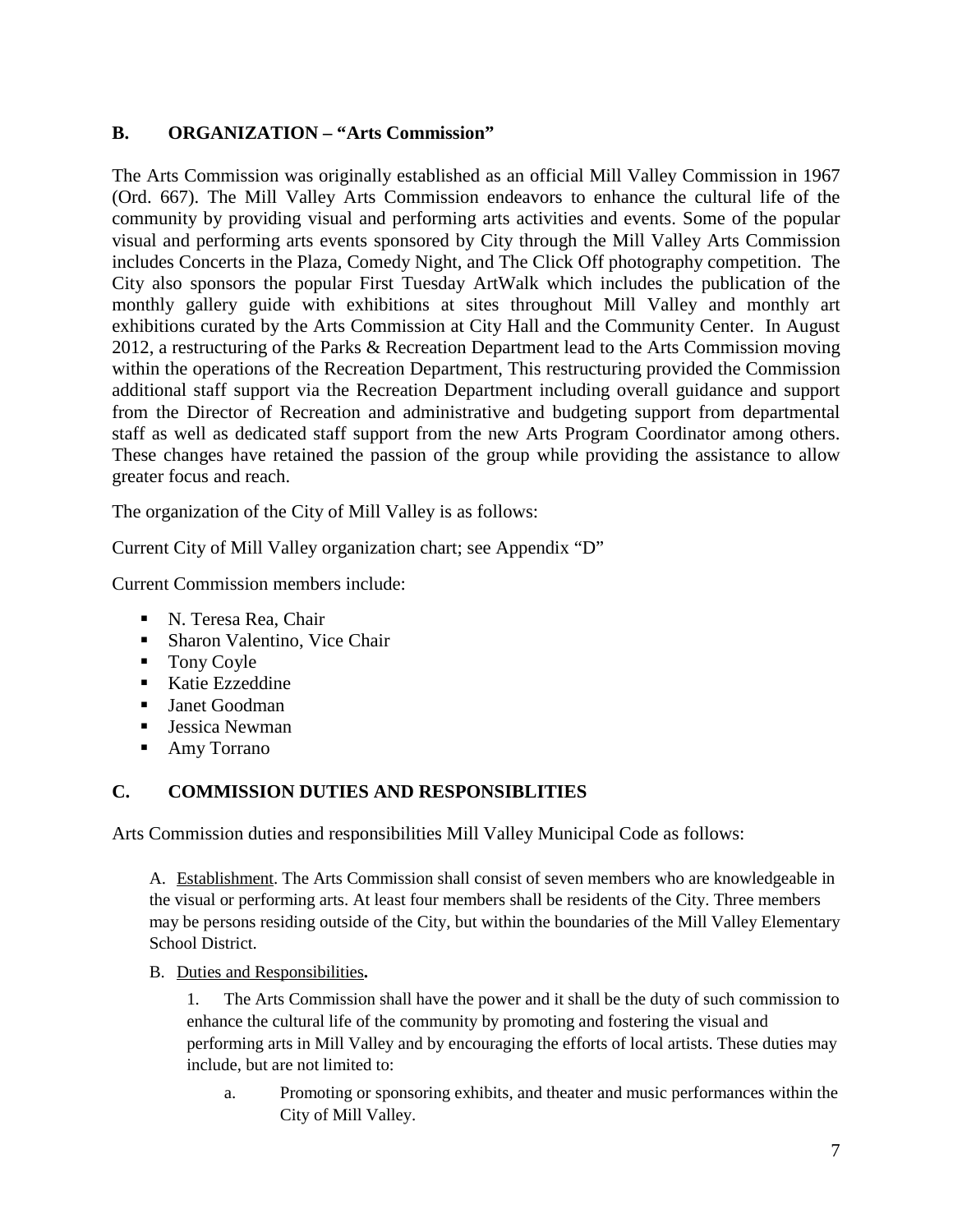- b. Making art more visible in the community, primarily by holding events of a temporary nature in public areas.
- c. Coordinating the joint sponsorship of art events with other organizations.
- d. Promoting arts awareness in Mill Valley through interacting with local newspapers, cable TV, and radio.
- e. Cataloging art owned by the City and recommending maintenance and disposition of same.
- f. Sponsoring exhibits by local artists in the City Council Chambers and the Mill Valley Community Center.
- g. Creating a public arts program including the temporary and permanent installation of art works on public and private property.
- h. Implementing General Plan goals and programs as directed by City Council.
- 2. The Arts Commission shall have the power and it shall be the duty of such commission to review, study, and make recommendations to the City Manager and the City Council on:
	- a. The request of any organization or group interested in artistic displays in any buildings, parks, or other City facilities.
	- b. Promoting visual and performing arts in public places in conjunction with the Parks and Recreation Commission whenever possible.
	- c. Establishing systems for charging fees and accepting donations, and soliciting funds for Arts Commission projects with Council approval. Such funds to be deposited with City of Mill Valley Finance Department and allocated for Commission use.
	- d. Implementing General Plan goals and programs as directed by City Council.
- 3. The Arts Commission shall have the power to appoint committees to work under the direction of such commission to serve as study groups, judges, consultants or other purposes as may be deemed necessary by such commission. (Ord. 903 § 1, December 5, 1977; Ord. 1044 § 1, December 2, 1985; Ord. 1084 § 3, January 17, 1989; Ord. 1127, December 20, 1993; Ord. 1142 § 3, April 1, 1996; Ord. 1263, February 3, 2014)

#### **D. ARTS COMMISSION PROGRAMS MANAGED**

Formed as an active working commission, the Arts Commission has almost half a century under its belt in managing a wide array of local visual and performing arts activities, events and programs. These Arts Commission sponsored arts events are enjoyed in Mill Valley throughout the year, and are intended to enhance the cultural life of the community. Some of the visual and performing arts events historically sponsored by the Mill Valley Arts Commission include the First Tuesday ArtWalk, which includes publication of the monthly gallery guide and accompanying visual art exhibitions at sites throughout Mill Valley. The center pieces of the First Tuesday events are the juried art exhibitions displayed each month at City Hall and the Community Center, which the Arts Commission curates from submission gathered annually during its "Call for Artists". The Commission also hosts Concerts in the Plaza, curated from its annual "Call for Musicians, and the Comedy Night in the Plaza throughout the summer months, and an annual community photography competition, the "Click Off", each fall. Most recently, the "Click Off" contest has been co-sponsored by local photographic center, The Image Flow, as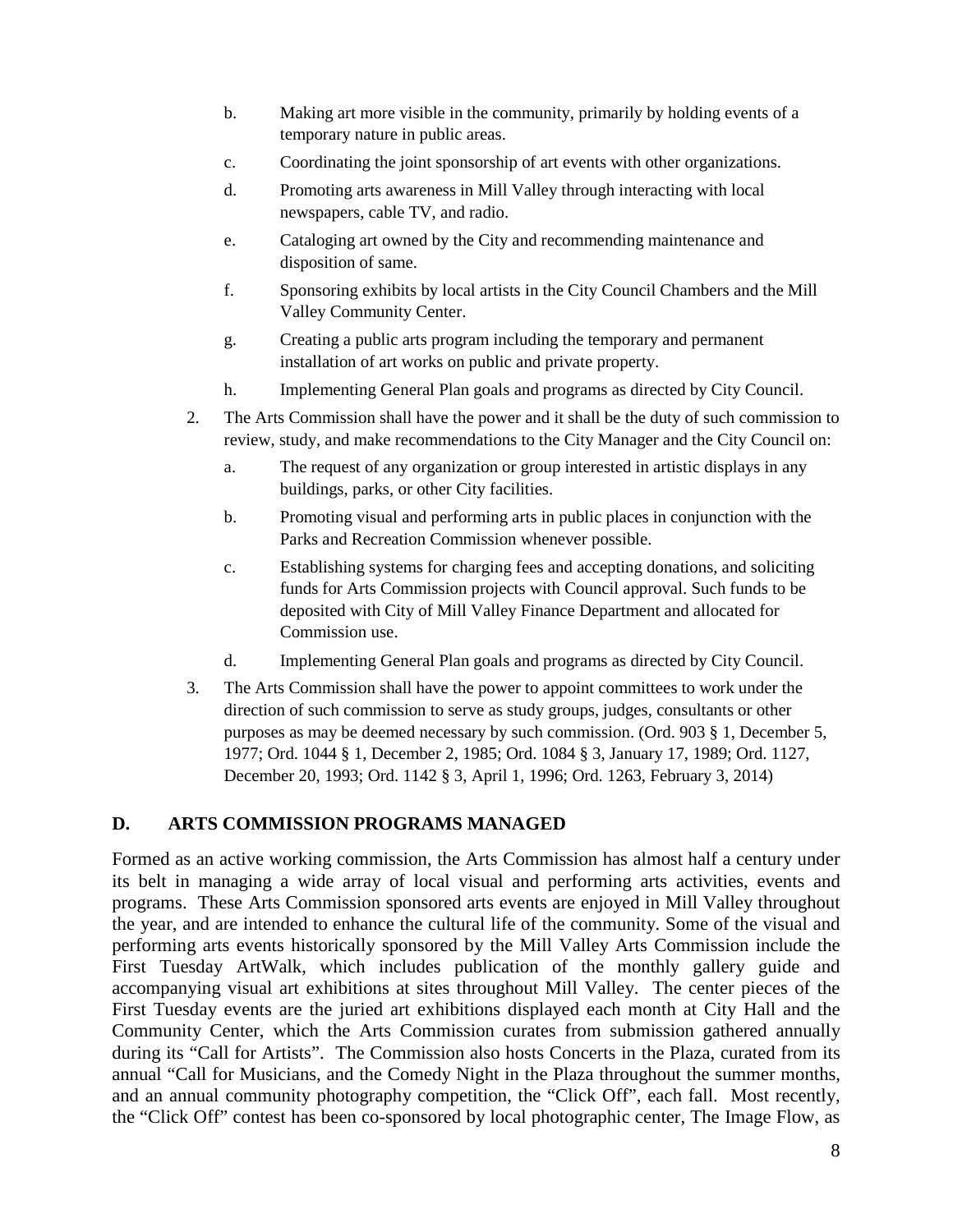a partnership with the Commission, along with local vendors who provide support and prizes for the event.

The Programs overseen by the Arts Commission are divided into five categories:

- 1. Exhibition Program First Tuesdays ArtWalk at City Hall & Community Center
- 2. Performing Arts Program Comedy Night & Concerts in the Plaza
- 3. Public Art Events Click Off and Art Competitions and Exhibitions
- 4. Annual Art & Culture Symposium Open House for Arts Community
- 5. Proposed Public Art Program (PAP) Temporary and Permanent Installation of Public Art Citywide
- 1. Exhibition Locations (Indoor)

Currently, there are two (2) Exhibition Locations managed by Arts Commission:

- Mill Valley Community Center Lobby. Exhibition schedule of 11 gallery shows per fiscal year in the Community Center Lobby.
- Mill Valley City Hall. Exhibitions are presented in the City Hall Council Chambers, 12 gallery shows per fiscal year.



# **III. ARTS COMMISSION STRATEGIC PLAN**

This section outlines the Arts Commission priority projects in alignment with the goals and objectivities defined by the new Mill Valley General Plan (MV2040). The Arts Commission is recommending development of a public art program including responsibility for managing the new public art program, fundraising for the program and implementation of the temporary installation of art works. The section also identifies possible sites for future public art display(s) and an inventory of current City facilities, fields, parks and open spaces.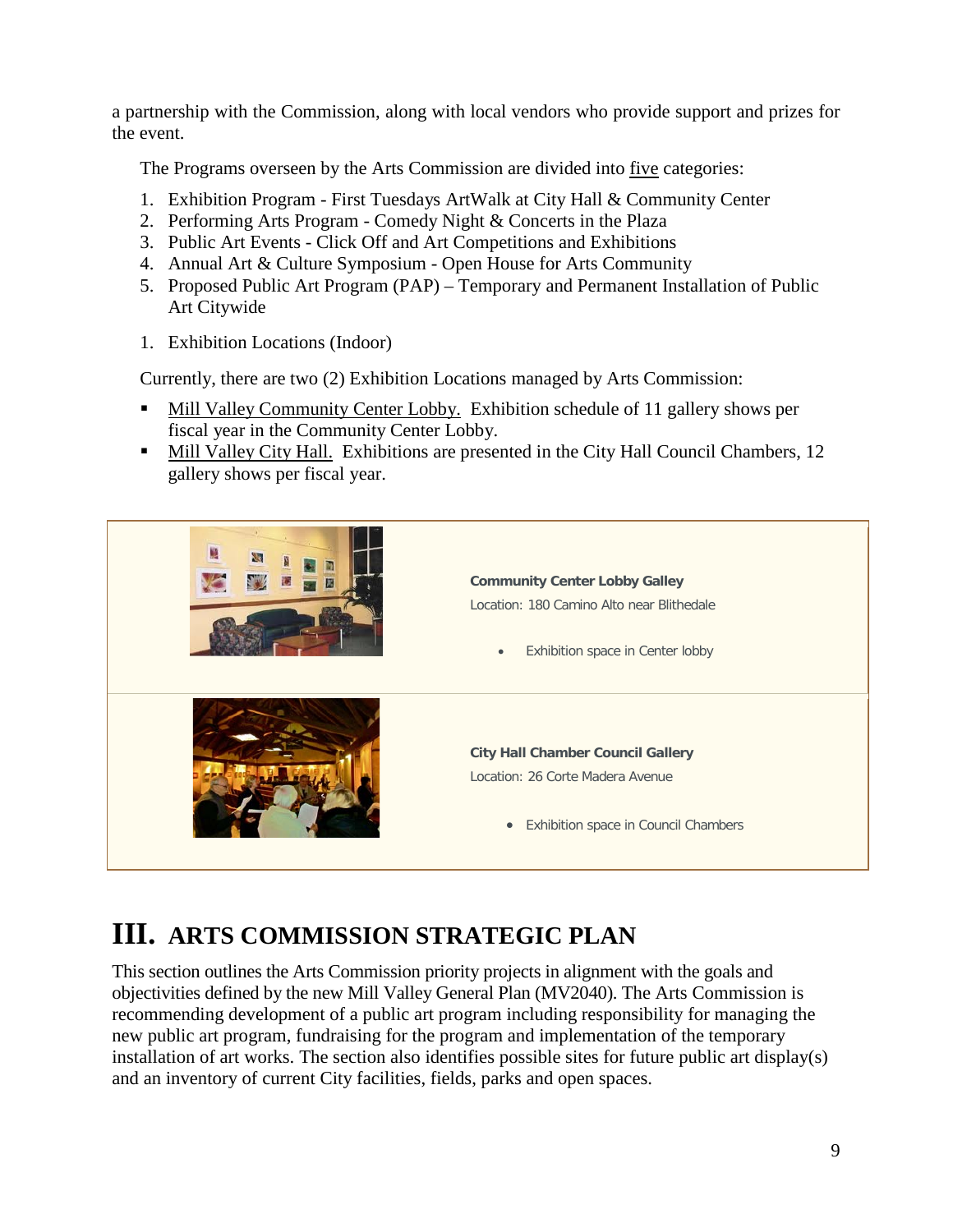#### **A. ARTS COMMISSION PRIORITY PROJECTS**

The Arts Commission developed the following Strategic Plan to bring life to the mission and vision of City Council and to act as a road map that will help define the route and to provide necessary navigation tools along the journey. The Commission's Strategic Plan focuses on several elements and key points: implementation of General Plans goals, policies and programs specific to the arts; support for and amendment of current City policies to accommodate current growth of Arts Commission duties and responsibilities as outlined in the General Plan; undertake a community census to better assess needs and desires of local community; maintain the successful, long-standing arts activities and events; expand arts programming to include all art forms, new areas of innovation, reflect current trends and meet the needs of underserved populations; promote the arts in Mill Valley by foster better communication, developing a community kiosk, community arts calendar / website, and annual get together of arts organizations, (the Arts & Culture Symposium); facilitate better public outreach to the community at large; foster cohesiveness in the arts community in Mill Valley and in Southern Marin; promote partnerships, scholarships and volunteerism; develop a public arts program for the temporary installation of art works and 5 year funding strategy; and provide integration of public art into major public construction projects.

The Arts Commission identified the following as priority projects for their attention and, will develop a Work Plan for implementation. Informed by this considerable volume of community feedback, and the enthusiastic support of the arts locally and the passionate investment by local arts organizations, the Arts Commission's Strategic Plan reflects recommendations for continued support of the arts and future improvements in these key areas.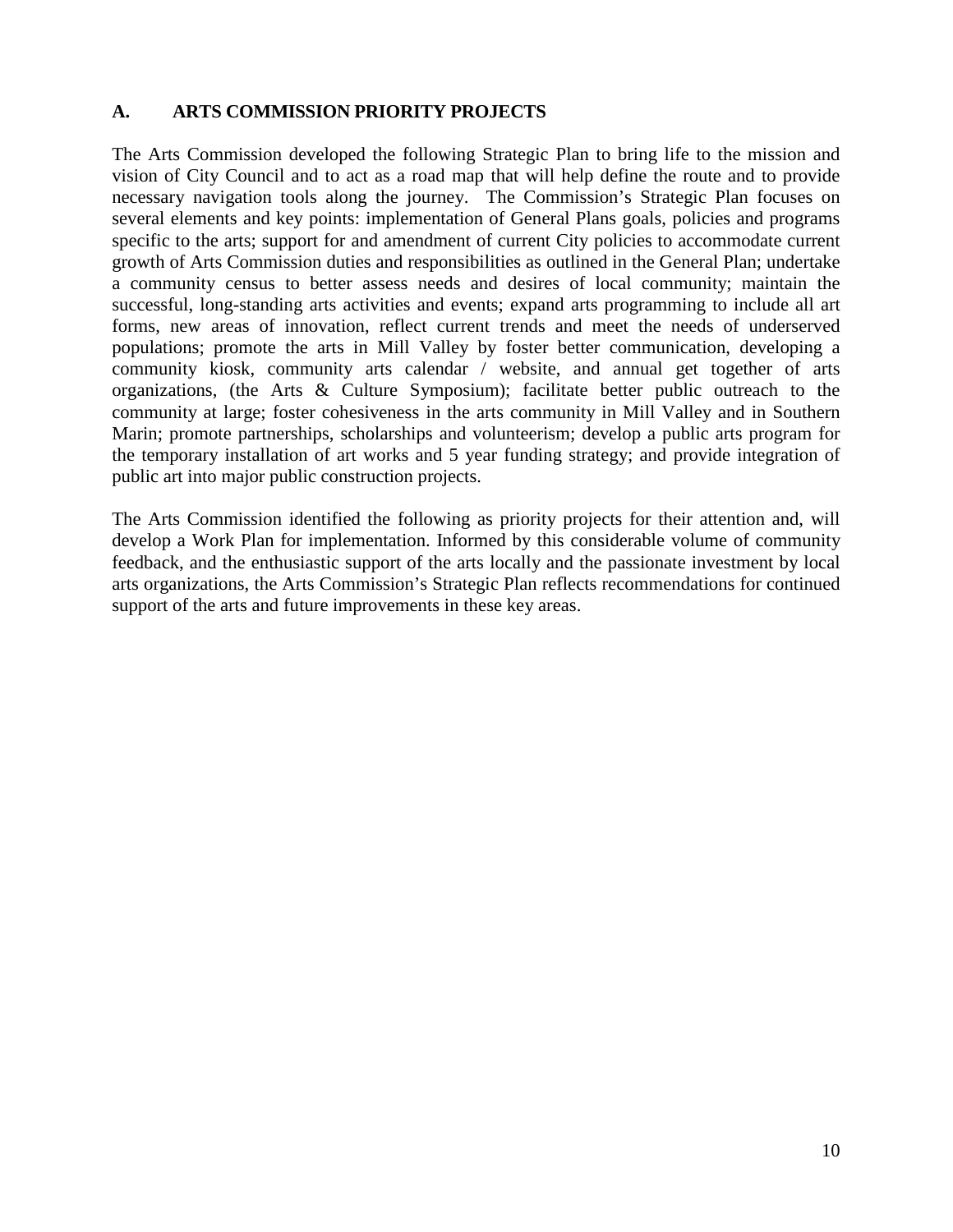The following are outcome statements outlining the Commission's goals:

## **Arts Commission Priority Projects**

- 1) Implement new General Plan goals, policies & programs specific to the arts.
- 2) Maintain success of current Arts Commission programs Concerts in the Plaza, Comedy Night, and Click Off while integrating additional administrative and operational support from the Recreation Department, the Public Works Department and other city departments.
- 3) Maintain Citywide exhibition program, "First Tuesday ArtWalk" at Community Center and City Hall galleries while encouraging participation by other downtown venues.
- 4) Foster the cohesiveness of the arts community in Southern Marin by promoting partnerships and resource sharing between local arts organizations and expanding our current email list into a database of individual artists, arts organizations and resources for artists.
- 5) Conduct a Needs Assessment Survey to better reflect current needs and desires of local community and to garner critical feedback on arts operations, facilities and programming.
- 6) Offer an array of arts and cultural events and programs to meet the needs of citizens of all ages, including new areas of innovative arts programming.
- 7) Create more performing arts events in collaboration with the Recreation Department.
- 8) Foster better communication between the City and the community, allowing greater public outreach in Mill Valley and increasing volunteerism.
- 9) Grow the visibility and public participation in Arts Commission programming and community events.
- 10) Promote a city publicity plan for arts events using various outreach tools and increase outreach via social networking for Arts Commission operations, programs and events.
- 11) Develop partnerships with the Chamber of Commerce and City Departments in sharing information and resources on local arts programming and public events.
- 12) Promote local Artist-In-Residency programs to expand opportunities for local artists to live and/or work in Mill Valley and increase access to arts programs and scholarships for artsrelated activities and events.
- 13) Promote the arts through development of a community arts calendar / kiosk and by hosting special events like the "Arts and Culture Symposium" (a retreat for local arts organizations).
- 14) Expand the variety of arts events on the Downtown Plaza and encourage passive recreation and enjoyment of informal art events as gatherings throughout the year.
- 15) Develop an internship program for aspiring curators / graphic designers /website designers.
- 16) Develop a Public Art Program (PAP), including identifying sites for permanent and temporary installation of artworks in public spaces such as a Sculpture Garden at appropriate community sites.
- 17) Develop a 5-year funding plan to cultivate an identified revenue source to provide funds for public art programs.
- 18) Provide input regarding possible integration of public art into major Capital Improvements Projects (CIPs) including public construction projects like the Miller Avenue Project.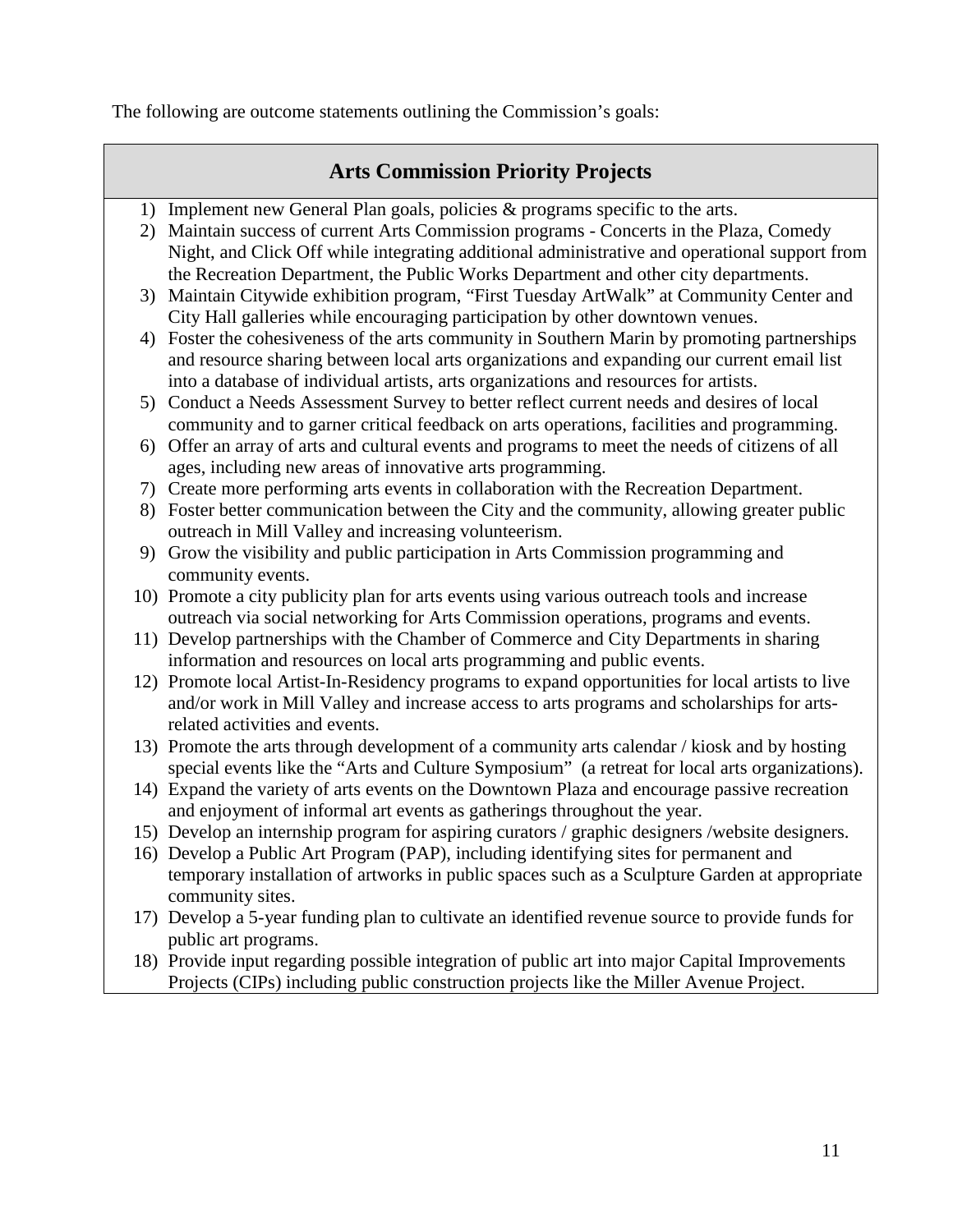## **C. PUBLIC ART SPACES**

In the future, following the approval of a "Public Art Program" and depending upon the nature of the program, sites will be recommended by the Arts Commission and the Parks & Recreation Commission for public art display. The City will consider a variety of options for sites, (see Appendix "E" for inventory of City owned facilities, fields and parks), including the development of public spaces, public/private partnerships and displays on private property made available for this purpose.

# **III. ANALYSIS OF COMMUNITY NEEDS & FACILITY USERS**

The Arts Commission is hoping to couple the City's understanding of the shifting demographics in Mill Valley, (informed by the recent 2010 census and the analysis and commentary in the MV2040 General Plan), with a greater understanding of the current needs of the community by completing an "arts and recreational needs assessment survey" in the near future. The last survey of this kind was completed by the City almost 20 years ago (1997), and an updated census would provide great insight into the current needs and priorities for improving the City's arts and recreational services. The recent Mill Valley General Plan process provides valuable feedback from the community regarding these needs and interests.

The needs assessment survey will incorporate demographic data and information from the 2010 U.S. Census, the 1997 Recreation Needs Assessment Survey and the MV 2040 General Plan including background work produced by the Arts & Culture Subcommittee, (see Appendix "F" for outcome statements incorporating feedback from the 1997 Needs Assessment Survey and community input from the General Plan process).

# **VI. IMPLEMENTATION PLAN**

This section helps to define how change will be achieved and what actions and strategies the Arts Commission and City Staff will utilize to make lasting change and achieve success in accomplishing the priority projects, programs and goals as established by the City Council.

## **A. ADOPTED OPERATIONAL CHANGES**

- **B. STRATEGIC PLANNING PROCESS**
- **C. ACTIONS & STRATEGIES**
- **D. OUTCOME MEASUREMENTS**

#### **A. ADOPTED OPERATIONAL CHANGES**

Over the last year (FY 2012-2013), the Mill Valley Arts Commission has benefited from a generous commitment from the City Council to provide additional support for its operation and activities. Under the direction of City Council and City Manager, the Arts Commission has been brought under the operation of the Recreation Department with appropriate staff support. Over

\_\_\_\_\_\_\_\_\_\_\_\_\_\_\_\_\_\_\_\_\_\_\_\_\_\_\_\_\_\_\_\_\_\_\_\_\_\_\_\_\_\_\_\_\_\_\_\_\_\_\_\_\_\_\_\_\_\_\_\_\_\_\_\_\_\_\_\_\_\_\_\_\_\_\_\_\_\_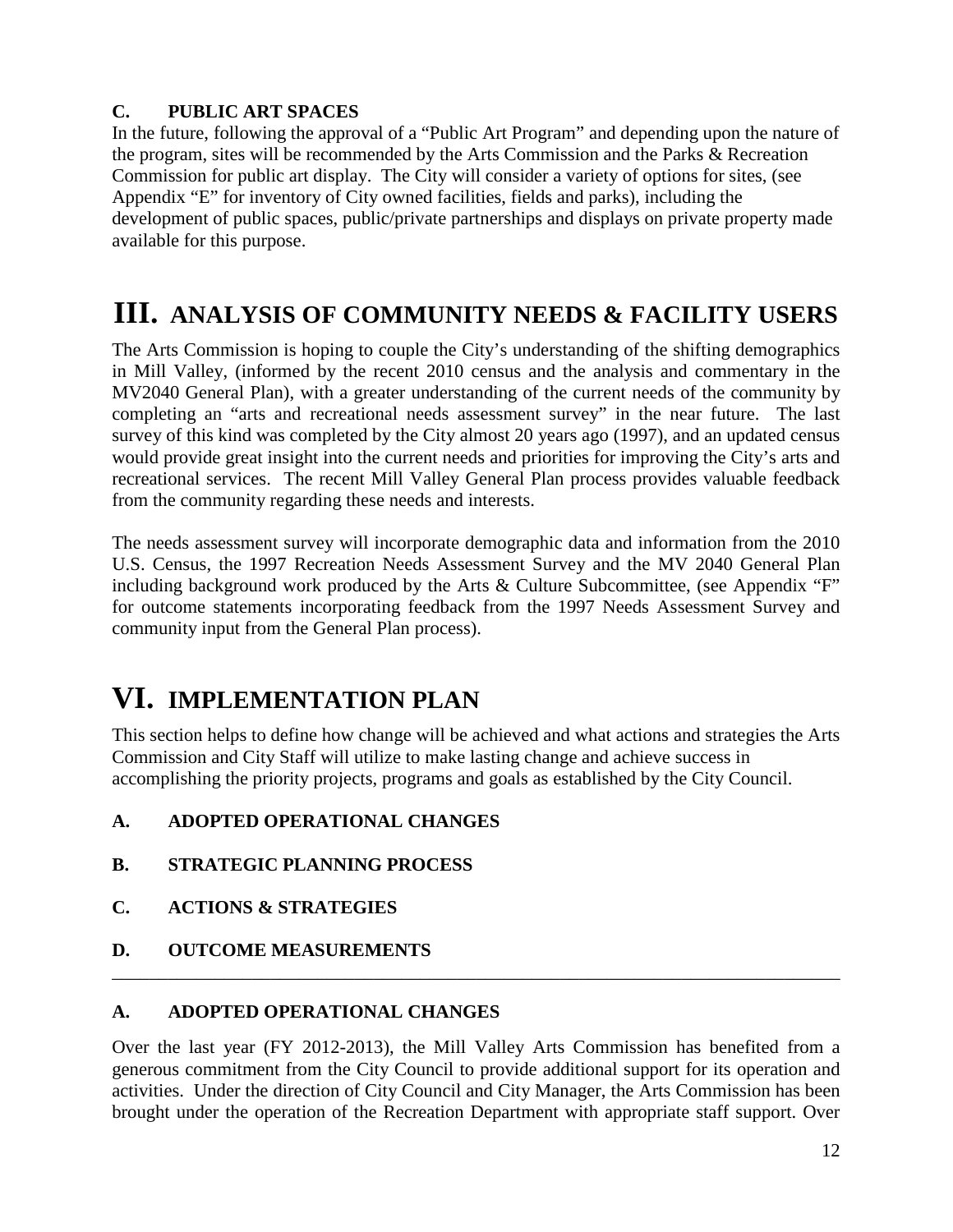the last year, Recreation Department staff helped implement this operational change by paving the way toward a full integration of the Arts Commission operations. In addition, Recreation staff helped to manage several important community events including the Comedy Night and Concerts in the Plaza this summer which created greater efficiency and flow to these event productions.

Though relatively new, this structure has already greatly benefited the Arts Commission by providing additional administrative staff support, event staffing and support, and dedicated storage and archiving of essential Arts Commission documents, equipment, event photos and resources. It has also allowed the Commission expanded outreach via social networking sites, the City website, targeted Recreation Department email blasts and the introduction of online registration to last year's Click Off event, Call for Arts and Call for Musicians. In addition, Recreation featured, and continues to feature, the Arts Commission with a dedicated page for its arts programming in the Department's snazzy, redesigned Activity Guides. Finally, additional financial support for the Arts Commission's activities was provided in the mid-year budget adjustment process (FY 2013-2014). This recommended mid-year budget adjustment helped to ensure success and expansion of current Commission arts programming along with the approval of additional staff support in the form of a new staff position, Arts Coordinator, a position that is budgeted for 25 hours per week, and which helps fill critical staffing needs in the production management of several Commission events throughout the year.

## **B. STRATEGIC PLANNING PROCESS**

From December 2012 through December 2013, the Arts Commission Strategic Planning process involved the following steps: identifying community high priority outcomes; developing actions and strategies to achieve the outcomes; and linking actions with resource allocation and outcome management. Citizen and staff participation was critical to the success of the Arts Commission Strategic Plan for FY 2014-2016. The Recreation Department & Arts Commission looks forward to engaging the greater arts community including the Community Arts Coalition, in our ongoing Strategic Plan efforts to enrich Mill Valley throughout 2014-2016.

The Arts Commission Strategic Planning included input generated and informed by the Mill Valley 2040 General Plan process, including Arts Commissioner participation in the Arts & Culture Subcommittee planning sessions, and feedback from the Community Art Coalition created during the MV2040 process. Strategic planning sessions have already generated several issues and needs. Staff has reviewed these issues and needs and developed six high priority outcome statements. The outcome statements identify the basic purpose and the intended results envisioned from the implementation of the Strategic Plan.

## **C. ACTIONS & STRATEGIES**

## **Actions**

Actions are steps or tasks implemented to support the achievement of the community's goals, programd and projects. Appendix "G" is the Priority Project Implementation Action Plan. The Implementation Action Plan provides a summary of the Arts Commission's recommended priority projects and defines a shedule for their completion. The timeline for completion and progress on various priority projects are tracked under Status and defined as Done, On Target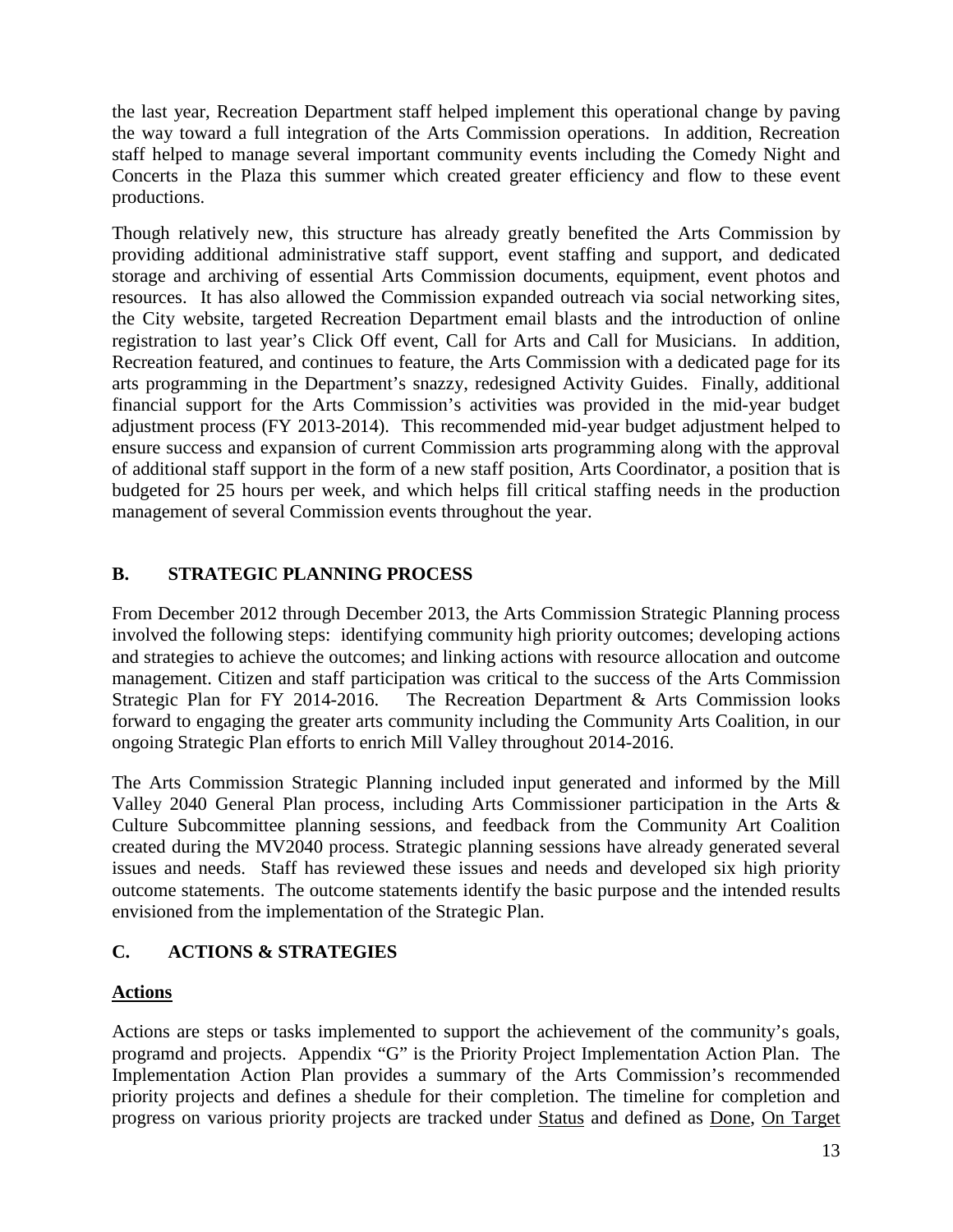and Revised. This spreadsheet also indicates on what basis actions will be taken (When) and divides actions into categories by Scheduled, Continuous and Completed. Scheduled actions are new projects that are included in the Arts Commission's current year work plan. Future actions are projects that may be included in future annual work plans as the plans are updated. Continuous actions are projects, programs or events that have become part of the Arts Commission's annual work plan and are evaluated through analysis of the most relevant feedback and data. Completed actions are projects that were initiated, completed and evaluated through analysis of the relevant measures of their outcome. The Arts Commission will document its progress on its priority projects quarterly, and will updated City Council on the previous year's progress as part of the Arts Commission annual report to Council at the beginning of each calendar year.

#### **Strategies and Strategy Areas**

Strategies are the management methods used to guide implementation of the action. Strategies were developed from a compilation of ideas and suggestions generated by the strategic planning process, December 2012 - December 2013. The strategies were organized into three strategy areas as defined below and are included broadly in the recommended priorities in the Strategic Plan.

**A. Creating Partnerships to Enhance Service Delivery** refers to the development of collaborative efforts with other public agencies, local businesses, service groups, community based organizations, non-profits and school districts to share facilities, codevelop or coordinate programs, expand/enhance operations and jointly promote activities and events.

The 4 strategies were categorized into the Strategy Areas as described below:

- 1. Share Recreation Department / Arts Commission's resources with other city departments, arts organizations, School District, neighborhood and youth groups, community and cultural organizations, churches and businesses to enhance service sharing opportunities. Investigate and development of reciprocal service agreements with agencies listed above and in the local area.
- 2. As part of its arts & culture programming, develop sponsorship opportunities for local businesses, arts organizations, service organizations and youth groups, community and cultural organizations, churches and schools.
- 3. Develop partnerships with local arts organizations in order to develop new and creative arts programming for Mill Valley residents including multidisciplinary arts, cultural, and educational events and activities.
- 4. Develop partnerships to expand and promote volunteerism. In particular, create partnerships that enhance the Arts Commission and Recreation Department's ability to provide services to under-served populations.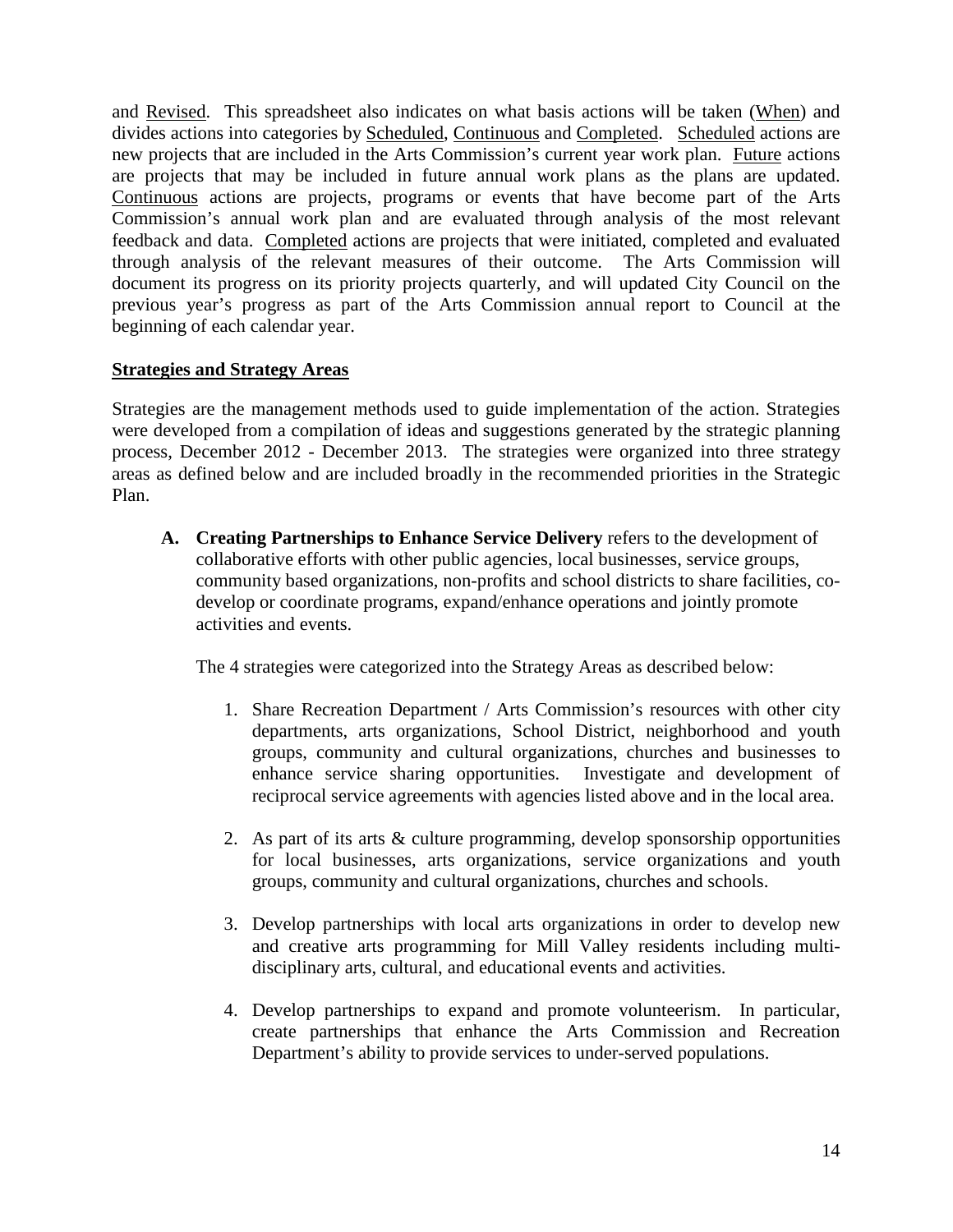**B. Applying the "Program Management Model" to Service Delivery** refers to the continuous review of programs and services that do not meet effectiveness and efficiency measures established by the City and the need to evaluate potential future programs based on the community's goals, objectives and desires.

The 4 strategies for applying the "Program Management" model to service delivery:

- 1. Conduct operational studies of specific arts programs within the Recreation Department and implement recommendations that will enhance the arts programs' overall performance.
- 2. Conduct a community arts census and needs assessment study in order to update demographic data and to determine the types of arts programs and services to be offered.
- 3. Establish clear funding goals for all arts programs as part of the annual budget approval process.
- 4. Develop scholarship funds, in-kind contributions, grants and other means of community support that will improve access to all arts programs and services regardless of a resident's ability to pay.
- **C. Enhancing Outreach and Promotion** refers to the need to improve the City's marketing efforts as well as to develop ways of communicating with underserved populations.

As part of the Mill Valley General Plan 2040 planning process, the community identified the necessity for enhanced outreach and promotion of arts-related events and activities. The Arts Commission recommends the following 5 strategies for enhancing outreach and expanding promotion:

- 1. Promote Mill Valley's Arts Commission events and the City's arts community and character as an "arts rich" environment and culture here in Southern Marin.
- 2. Develop arts database and aggressively promote community, district and neighborhood arts events that are consistent with Mill Valley's arts culture and love of the arts as essential to the community's character and as a vital economic engine for the local economy.
- 3. Develop or support the development of a motto that reflects Mill Valley's cultural arts identity for use in all Arts Commission and Recreation Department program material.
- 4. Identify and develop the resources necessary to expand Arts Commission outreach and promotion of the arts throughout the community.
- 5. Develop internship program with area high schools, colleges and universities for talented arts students to give valuable work-related experience, college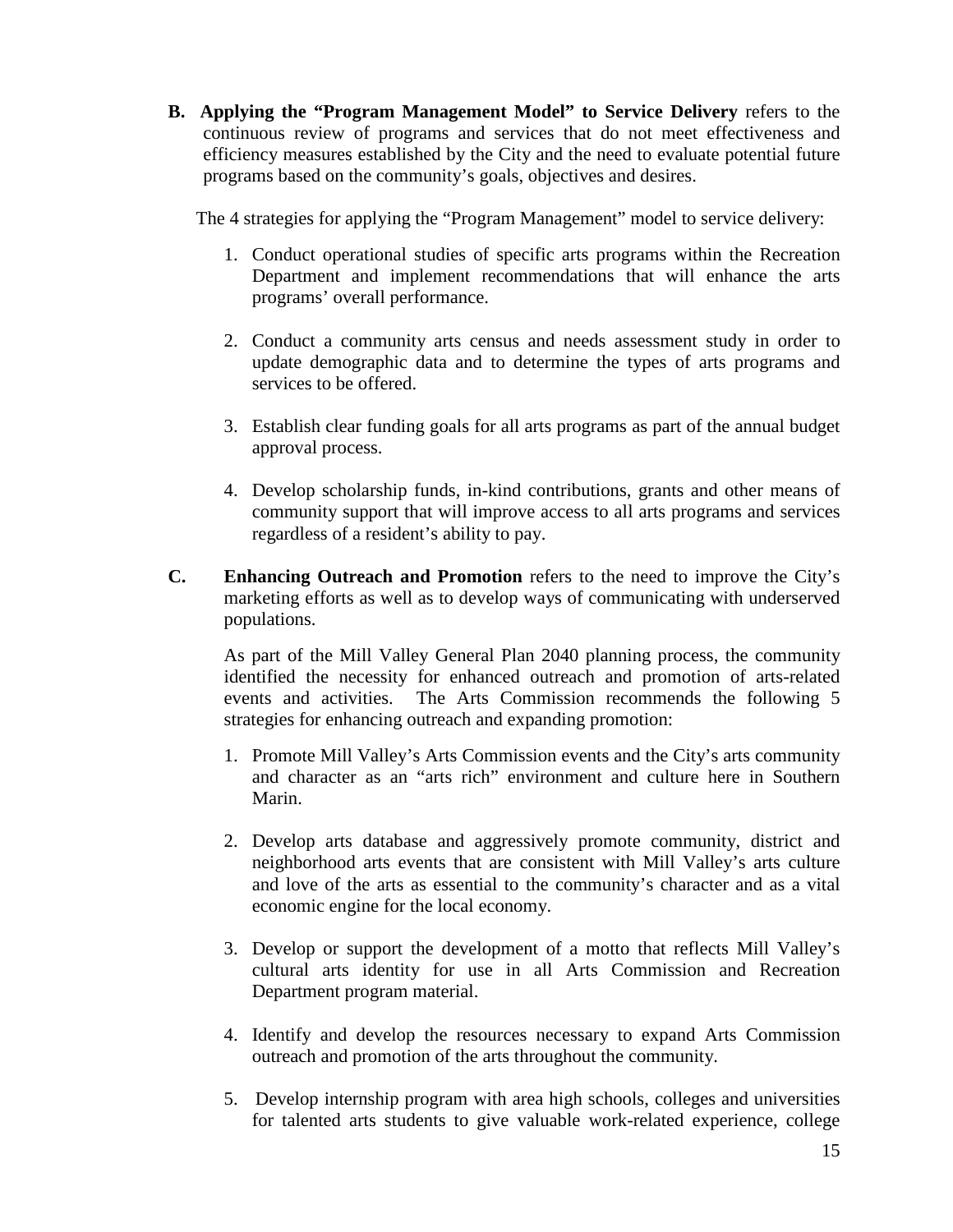credits and / or work study in the arts field including arts management, curatorial, graphic and web design, public arts programs and professional event & program coordination.

#### **D. OUTCOME MEASUREMENTS**

The City provides a solid framework for measuring the outcomes associated City Council's goals, programs and priority projects and with goals and objectives as set forth in the General Plan. These plans, goals and objectives then help to guide the Arts Commission's Strategic Plan and establishment of a set of top goals / priority projects as part of the Commission's Work Plan. The following information summarizes some of the ways that Commission goals, projects and programs will be evaluated on an ongoing basis.

#### *Needs Assessment Survey*

The last Community Needs Assessment Survey was conducted in 1997. The survey collected and analyzed the opinions of Mill Valley residents on a number of major issues, including quality of life and assessment of specific arts and recreation related City services. Recreation Staff would like to conduct an Community Needs Assessment Survey that would generate feedback and provide an assessment of the Recreation Department's programming, event management and organizational performance. This survey can provide a census of the arts community as called for the General Plan, assessment regarding community arts needs, current Arts Commission programming and the effectiveness of the Arts Commission Strategic Plan. The survey questions will be reviewed as a means of evaluating the various activities, events, and programs and in evaluating progress on priority projects and desired outcomes. Suggested categories for survey questions are listed below:

- ♦ Quality of Life in Mill Valley
- ♦ Satisfaction with Arts Facilities
- ♦ Satisfaction with Arts Programs
- ♦ Satisfaction with Cultural Activities and Special Events
- ♦ Efficiency Ratings for the Arts Commission / Recreation Department

Responses to these questions will be evaluated for trends and improvements that may be associated with actions. For example, facility improvements completed for various arts and recreation facilities that improve its appearance and use, should have a favorable impact on a survey respondent's satisfaction with arts facilities. Exceptionally high satisfaction ratings should be maintained as actions that support the community's high standards with new priority projects adopted for each two-year budget cycle along with a work plan to achieve goals and desired outcomes.

#### *Year-End Reports*

As part of their annual report to City Council, the Arts Commission Chair and Recreation Department Head will summarize, with emphasis given to the Arts Commission Strategic Plan and established priority projects, the status of current projects, outlining the Commission's annual achievements and any actions that had a signficant impact on the Community Needs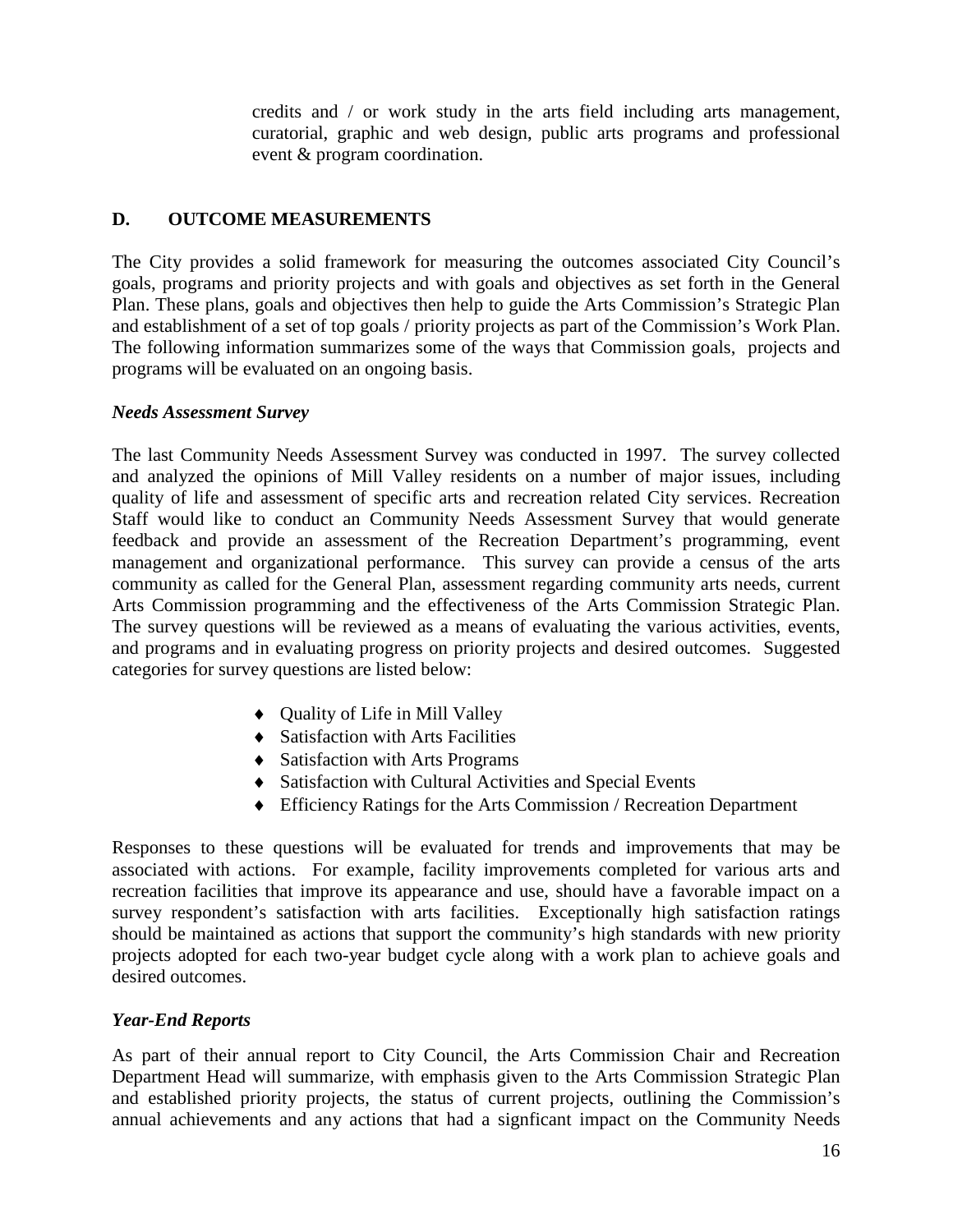Assessment Survey. The Chair's presentation and Director's staff report will also suggest effective actions and strategies toward achieving future goals, programs, priority projects and desired outcomes for the coming calendar year. This presentation and report will incorporate an up-to-date Arts Commission Action Plan with progess status on current and ongoing projects.

# **VI. ANALYSIS OF ARTS PROGRAMS**

This section reflects the prevalence of the term "Arts Commissions" locally, in the State of California, and use of "Arts" in agencies nationally. The term "arts" is used as the modern nomenclature for a variety of visual and performing arts-related activities, events and programs, hence the Commission's recommendation for amending its title to bring it in alignment with current civic parlance.

## **A. LOCAL ARTS COMMISSIONS & COUNCILS**

## **Northern California:**

Alameda County Arts Commission Marin Arts Council (dissolved in October 2012) Oakland Cultural Affairs Commission & Public Art Advisory Committee San Anselmo Arts Commission San Francisco Arts Commission Tiburon Heritage & Arts Commission

## **Southern California:**

Manhattan Beach Arts Commission Santa Monica Arts Commission

## **Statewide California:**

California Arts Council

## **Nationwide:**

National Endowment for the Arts National Assembly of State Arts Agencies

## **B. ANALYSIS OF ARTS PROGRAMS, FUNDING & ECONOMIC IMPACT**

Articles in this section are intended as a primer on "best practices" in the arts, background on the formation of public art programs, arts specific strategic plans, the importance of government and community-based support and funding for the arts, and the economic impact of the "arts and culture sector" on local economies.

♦ **Public Art Practices: A Reference Guide for Developing Public Art Programs and Projects, January 2002 & updated January 2007**. St. Louis Regional Arts Commission, RAC (Appendix "H")